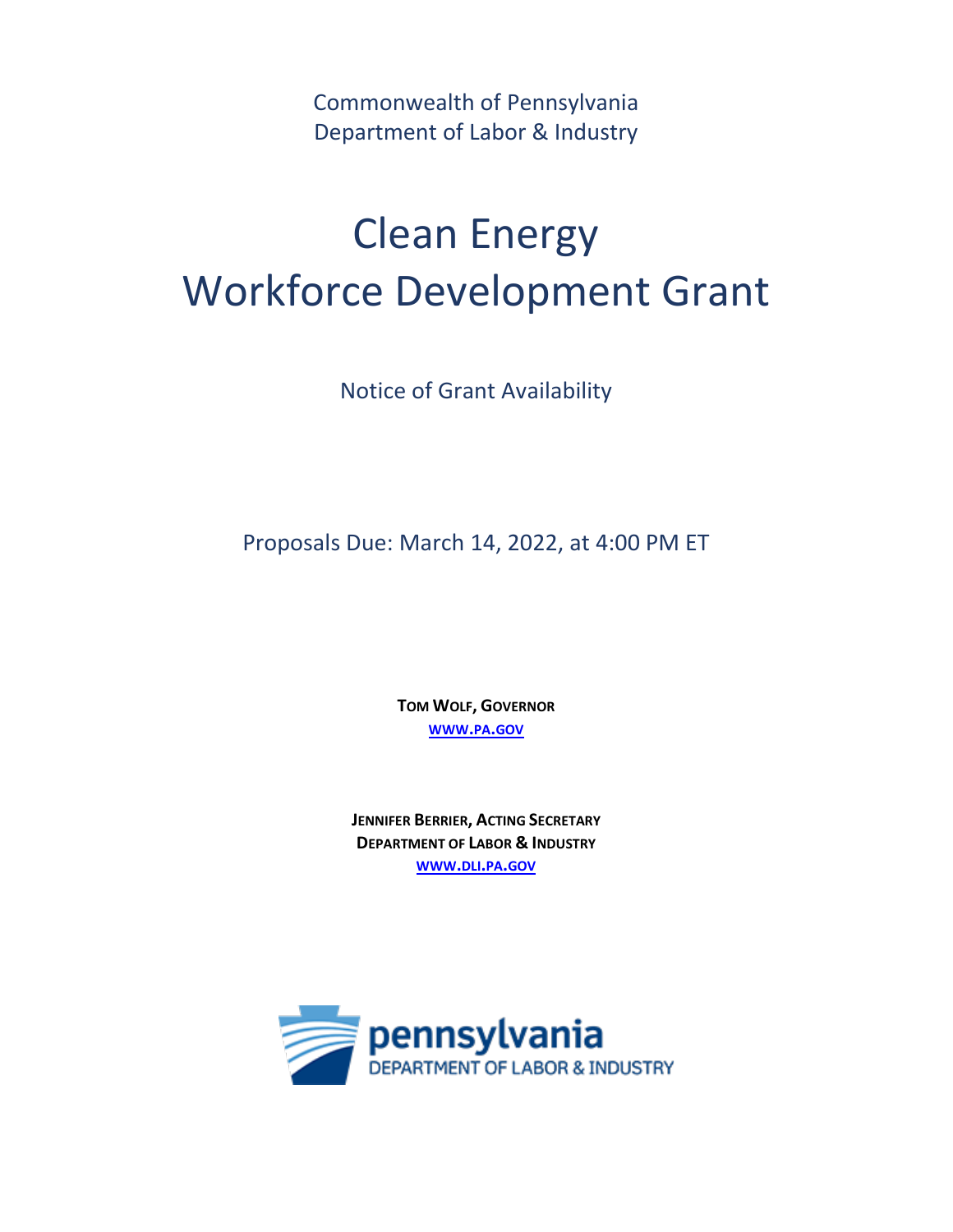# **Table of Contents**

# **Key Dates**

| January 31, 2022   | Notice of Grant Availability (NGA) Release Date                                   |
|--------------------|-----------------------------------------------------------------------------------|
|                    | Bidder's Conference:                                                              |
|                    | Click here to join the meeting                                                    |
| February 8, 2022   | Or call in (audio only)                                                           |
| at 1:30 PM ET      | Toll Number: +1-267-332-8737                                                      |
|                    | Phone Conference ID: 503 441 293#                                                 |
|                    | A complete list of Q&As if applicable will be posted here:                        |
|                    | https://www.dli.pa.gov/Businesses/Workforce-Development/grants/Pages/default.aspx |
| March 14, 2022,    | <b>Application Due Date:</b>                                                      |
| 2021 at 4:00 PM ET | Applications must be submitted to RA-LI-BWDA-GS@pa.gov resource account with the  |
|                    | email subject: "Clean Energy Workforce Development Grant"                         |
| July 1, 2022       | <b>Contract Start Date</b>                                                        |
| June 30, 2025      | <b>Contract End Date</b>                                                          |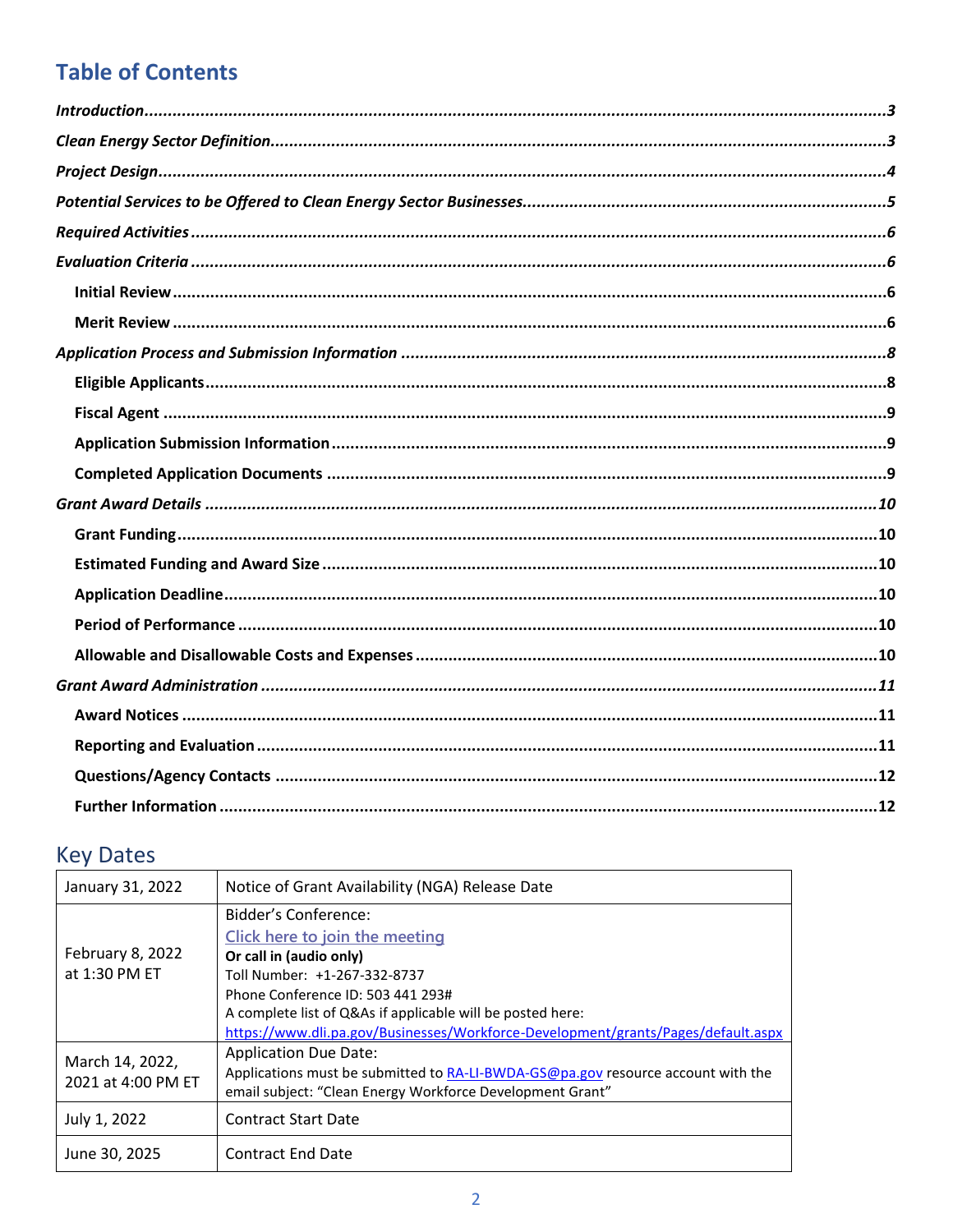## <span id="page-2-0"></span>Introduction

The PA Department of Labor & Industry (L&I) announces the availability of approximately \$2,500,000 in funding for the Clean Energy Workforce Development Grant (Clean Energy Grant) to include awards of up to \$500,000.

According to the Pennsylvania Clean Energy Industry Workforce Development Needs Assessment and Gap Analysis(Needs Assessment and Gap Analysis) commissioned by the Pennsylvania Department of Environmental Protection (DEP) and created by BW Research Partnership, the COVID-19 pandemic in the first quarter of 2020 resulted in layoffs, furloughs, and project delays for clean energy businesses throughout Pennsylvania. BW Research estimates that Pennsylvania lost a net 13,200 clean energy jobs between March and December 2020 due to the COVID19 economic fallout—a 14% decline compared to the 2019 baseline. As the overall economy and clean energy businesses begin to recover from the recession, some employers have indicated that the pandemic has created backups in their project pipeline, resulting in a need for more skilled workers to fulfill project demands. According to the gap analysis, the clean energy industry had been a growing source of jobs in Pennsylvania for several years prior to the global pandemic. At the same time, the state has ramped up the deployment of energy efficient and clean electricity generating technologies, boosting the clean energy construction and installation industry. Over the last five years, several clean energy occupations grew by a collective six percent. These occupations will remain pivotal to clean energy deployment, and it is anticipated that these clean energy jobs will remain high-growth occupations in the coming years.

Pennsylvania is a manufacturing hub for wind, hydro turbine, and ENERGY STAR products. Poised to fulfill nationwide demand for goods and services in this space, the state's businesses will require greater numbers of skilled fabricators, assemblers, and other manufacturing workers. Throughout the state a continued and expanding focus on clean energy generation and energy efficiency will dictate a need for construction and installation workers such as HVAC mechanics, electricians, and solar photovoltaic installers. Yet despite this growth, eight in ten clean energy employers in the state reported difficulty finding qualified applicants at the end of 2019, citing lack of experience and industry specific knowledge, and competition as main concerns.

The clean energy industry has the potential to contribute to Pennsylvania's economic recovery. Median hourly wages for clean energy sector careers range from \$17 to \$33 per hour. Many clean energy occupations offer higher hourly wages compared to national and statewide medians; jobs in industries hardest hit by the pandemic, such as hospitality, food service, and retail, also pay relatively lower rates. Furthermore, the Needs Assessment and Gap Analysis indicated clean energy workers are more likely to receive healthcare and retirement benefits compared to national private sector averages and are very satisfied with their careers and their opportunities for advancement. With often lower formal educational requirements than a four-year degree, the clean energy industry is largely accessible to job seekers with minimal up-front training.

Proposed federal legislation may also increase growth in the Clean Energy sector nationwide. By ensuring that Pennsylvania has a pipeline of talent and supports available we will be enabling PA businesses to remain competitive in this sector for years to come.

# <span id="page-2-1"></span>Clean Energy Sector Definition

For the purpose of this program, the clean energy industry in Pennsylvania are the same sectors as defined in the 2021 Pennsylvania Clean Energy Employment Report. The industry is comprised of five major technology sectors—energy efficiency, clean energy generation, alternative transportation, clean grid and storage, and clean fuels—as well as various sub-sectors within each sector such as solar, wind, efficient lighting, hydropower, smart grid, electric vehicles, and biomass fuels.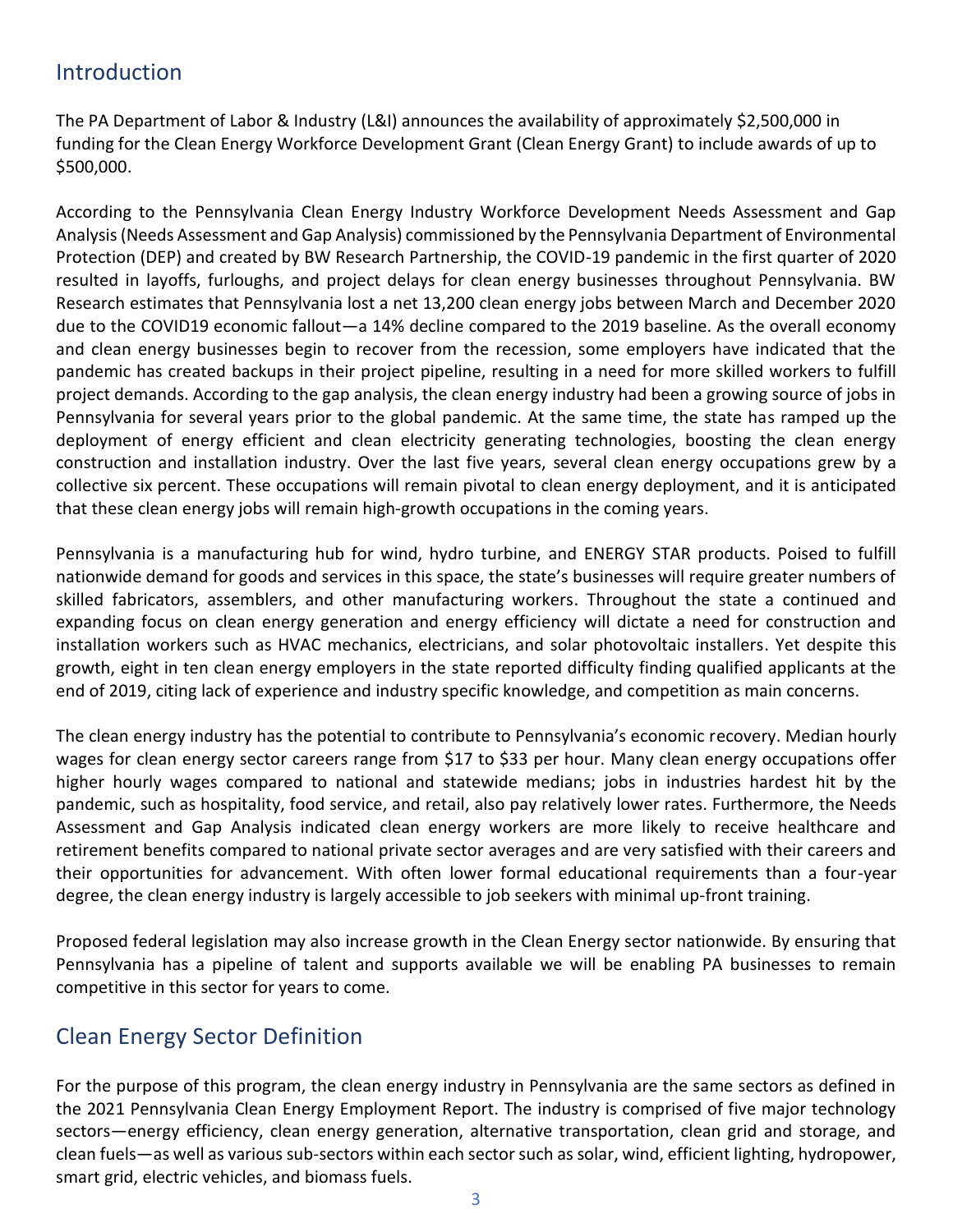Only entities who have a primary business focus (50% or more of their business) in one or more of these areas may be considered for services for the purposes of this grant. Services to business that do not meet this criterion will be deemed unallowable and not reimbursed.

# <span id="page-3-0"></span>Project Design

The intent of this program is to ensure that Pennsylvania remains competitive in the clean energy sector over the next decade and beyond by offering training, services, and other supports to businesses and placement assistance to unemployed workers who are seeking to enter the clean energy sector. Clean energy sector businesses within Pennsylvania have indicated that they are frequently unable to recruit, onboard, and retain workers with the appropriate skills sets. To address this need, the Pennsylvania Department of Labor and Industry – Bureau of Workforce Development Administration (BWDA) seeks five (5) local workforce development boards (LWDBs) to assist the department with the creation and administration of local or regional programs that provide workforce development support to at least 125 businesses (25 per local area or regional area if the boards partner in application) in the clean energy sector and directly recruits and screens candidates to fulfil their workforce needs. Partnership will be required for a single board who cannot meet the requirement to serve 25 clean energy businesses in the workforce area. This project will have a period of performance of 36 months.

The project will be considered successful when:

#### Outputs:

- 1. A minimum of 125 businesses (25 per grantee or consortium) businesses are engaged and complete a needs assessment and plan.
	- a. The grantee, based on individual plans, will provide engaged businesses with training on:
		- i. The PA Workforce System (PA CareerLink®, PA CareerLink® Online, Apprenticeship and Training Office, etc.),
		- ii. Utilization of SkillUp® PA to onboard and/or retain talent, and
		- iii. The recruitment, retention, and training methods necessary to obtain and maintain a skilled workforce within the sector that includes an explicit initiative to recruit and retain unserved, underserved, minority, disabled, unemployed, or underemployed individuals.
	- b. The grantee, in collaboration with the businesses, will develop a written recruitment strategy that directly targets unserved, underserved, minority, disabled, unemployed, and underemployed individuals.
- 2. Grantee will connect engaged businesses with local partners that will enable them to be successful beyond the intensive actions of the grant including making connections with secondary and postsecondary educational institutions, chambers, community partners, and other key stakeholders.

#### Outcomes:

- 1. The businesses served are able to recruit, onboard, and retain employees with or willing to learn the appropriate skills to meet industry demands by:
	- a. Reducing number of openings of skilled workers of each company by (insert percentage) %
	- b. Increasing retention of skilled workers by (insert percentage) %
	- c. Increasing the number of applicants from unserved, underserved, minority, disabled, unemployed, and underemployed individuals by (insert percentage) %
	- d. Increasing incumbent worker training using SkillUp® PA or other methods by (insert percentage) %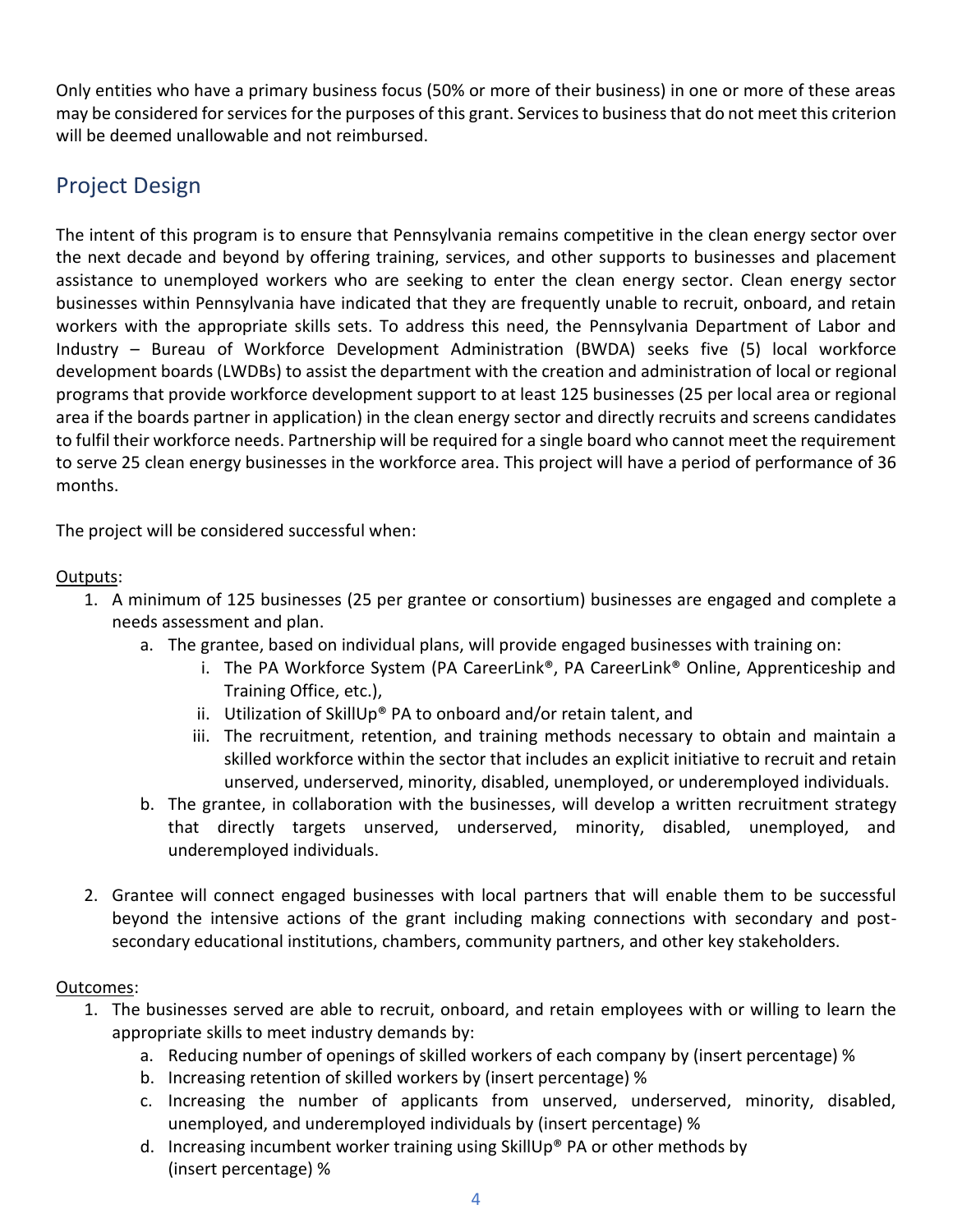- 2. The businesses served will implement one or more of the following job quality factors (1) Worker voice and representation; (2) Job security; (3) Pay equity; (4) Predictable, stable scheduling and paid leave; (5) Retirement savings opportunities and health benefits; (6) Working conditions; and (7) Opportunities for advancement and skill building. If factors (1) to (7) are already in place, the businesses may improve upon or add another job quality factor based on the needs of the workforce. (100%)
- 3. The businesses served will have developed at least two new or reinvigorated relationships with local partner agencies to support their workforce needs for the long-term.

# <span id="page-4-0"></span>Services to be Offered to Clean Energy Sector Businesses

- 1. Training on the services offered through the PA Workforce System (required)
- 2. Training on the utilization of PA CareerLink<sup>®</sup> Online to identify and onboard new employees (required)
- 3. Training on the SkillUp® PA Online Learning Portal and the ability to create a Local SkillUp® PA portal in collaboration with a Local Workforce Development Board to address the needs of clean energy sector businesses (required)
- 4. Training on the utilization of the PA Apprenticeship and Training Office and the creation of preapprenticeship or apprenticeship programs locally
- 5. Training on the recruitment of potential employees (i.e., writing effective job descriptions, job postings, competitive wage and benefit analysis, company culture, etc.)
- 6. Training on the recruitment methods that address diversity, equity, and inclusion of individuals from minority populations
- 7. Training on the retention of existing employees through the creation of career pathways and promotional opportunities to include job quality factors such as Worker voice and representation; Job security; Pay equity; Predictable, stable scheduling and paid leave; Retirement savings opportunities and health benefits; Working conditions; and Opportunities for advancement and skill building (100%)
- 8. Identification and relationship building with local training providers that would expand the pipeline and skillsets of potential employees
- 9. Identification and relationship building with external partners and other supports that would expand the pipeline and skillsets of potential employees or other opportunities from those industry partnerships
- 10. Establishing relationships with local high schools and career and technology centers to expand the pipeline of potential employees which could include - site visits/tours, career observations, internships, on the job learning experiences, summer youth employment programs, etc.
- 11. Training on the utilization of On-the-Job Training (OJT) contracts
- 12. The development and establishment of recruitment, onboarding, hiring, retention, or training programs that meet the specific needs of an entity which could include:
	- a. OJT programs
	- b. Related Technical Instruction
	- c. Pre-Apprenticeship
	- d. Apprenticeship
	- e. Employer specific training programs in collaboration with local partners or training providers
	- f. Summer youth employment programs
	- g. Internship programs
	- h. On the job learning programs
	- i. Customized training
	- j. Incumbent worker training
	- k. Creation of local SkillUp® PA portals and learning modules
	- l. Other relevant workforce development programs to meet the established needs of the entity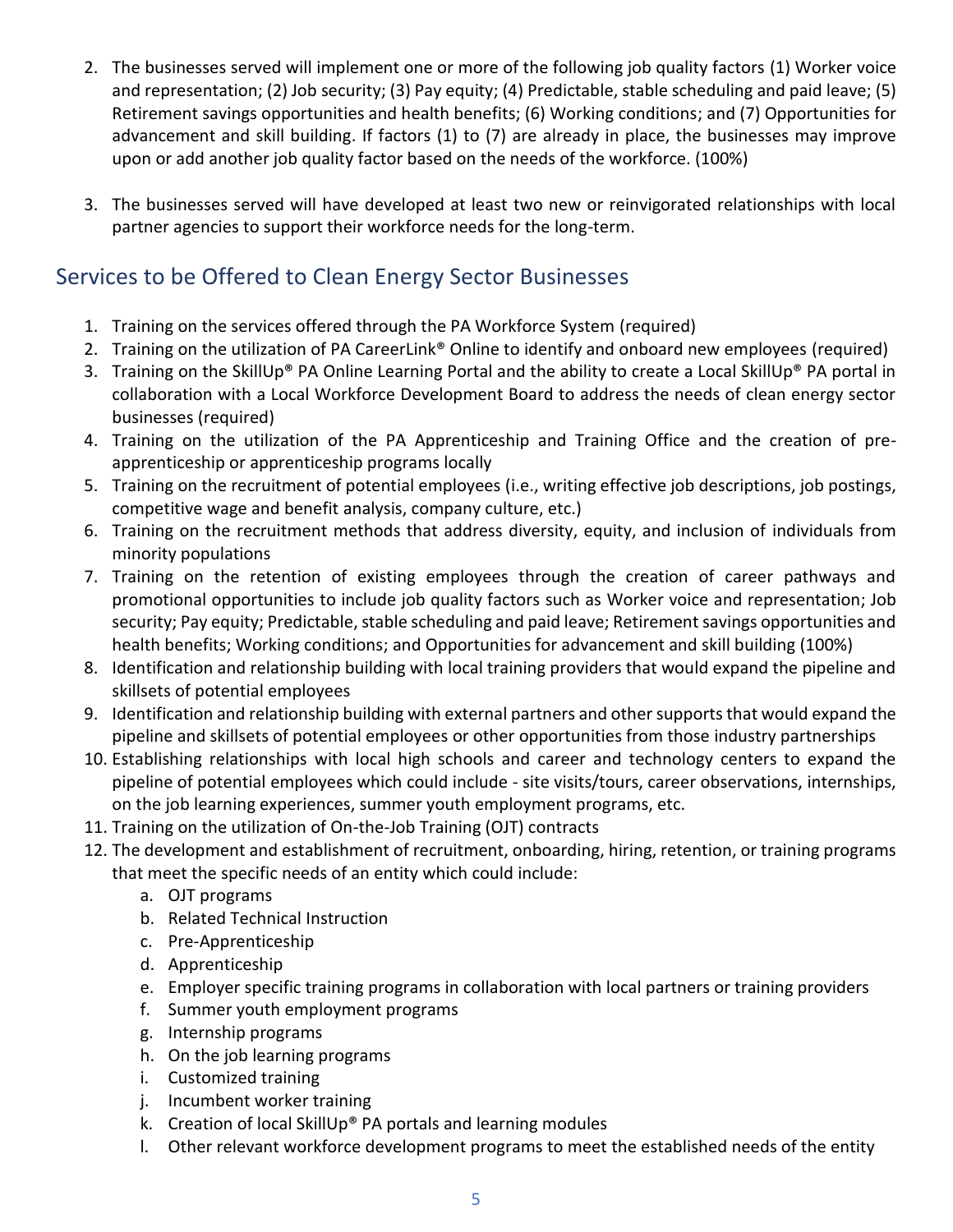# <span id="page-5-0"></span>Required Activities

The grantee selected for this program will be required to develop and implement the following:

- 1. Identify and develop relationships with a minimum of 25 clean energy sector businesses physically located within the coverage area of the grantee.
- 2. Identify and/or hire a project coordinator that will administer the project, lead the implementation of the project with each business, and facilitate connections directly or indirectly that result in individual customer placements. A minimum of fifty percent of this individual's time must be dedicated to this grant.
- 3. Identify and develop industry and sectoral relationships to assist in the creation of specific programs or partnerships to meet the broader needs and goals of the clean energy sector in PA.
- 4. Complete a workforce development needs assessment with each business outlining the specific needs and goals the entity would like to achieve during the program's period of performance.
- 5. Provide training on available workforce system services, supports, strategies, and partners to the entity to conceptualize activities to reach stated needs or goals.
- 6. Create a Workforce Development Plan that:
	- a. outlines each entity's goals based on the needs assessment and the specific actions that will be taken by each entity, the grantee, and partners along with a timeline to achieve each action;
	- b. addresses specific diversity, equity, and inclusion goals to recruit, hire, and retain employees from diverse populations;
	- c. allocates resources to ensure that the activities can be achieved; and
	- d. is mutually agreed upon by all parties.
- 7. Implement the workforce development plan with each entity as agreed upon to establish resources, partners, and programs to meet the workforce needs of each entity selected.
- 8. Provide a monthly, annual, and exit report *(see Reporting and Evaluation)*.
- 9. Participate in required scheduled meetings and an exit meeting *(see Reporting and Evaluation)*.

# <span id="page-5-1"></span>Evaluation Criteria

Applications will be reviewed by an inter-agency team and evaluated based on the following criteria:

#### <span id="page-5-2"></span>**Initial Review**

Prior to comprehensive merit evaluation, L&I will perform an initial review to determine that (1) the applicant is eligible to apply; (2) the information required by the announcement has been received by the deadline; and (3) all mandatory components have been received.

Final awards will be based on a merit based evaluation. L&I reserves the right to take a prudent approach to ensure the greatest disbursement of awards. In the case where a single applicant has submitted multiple applications for one or more geographical areas, L&I may equitably award funds to varying grantees throughout the commonwealth.

#### <span id="page-5-3"></span>**Merit Review**

Projects will be scored on how well the narrative meets the following criteria.

#### **Project Design and Management Plan (30 points)**

• How well the proposal: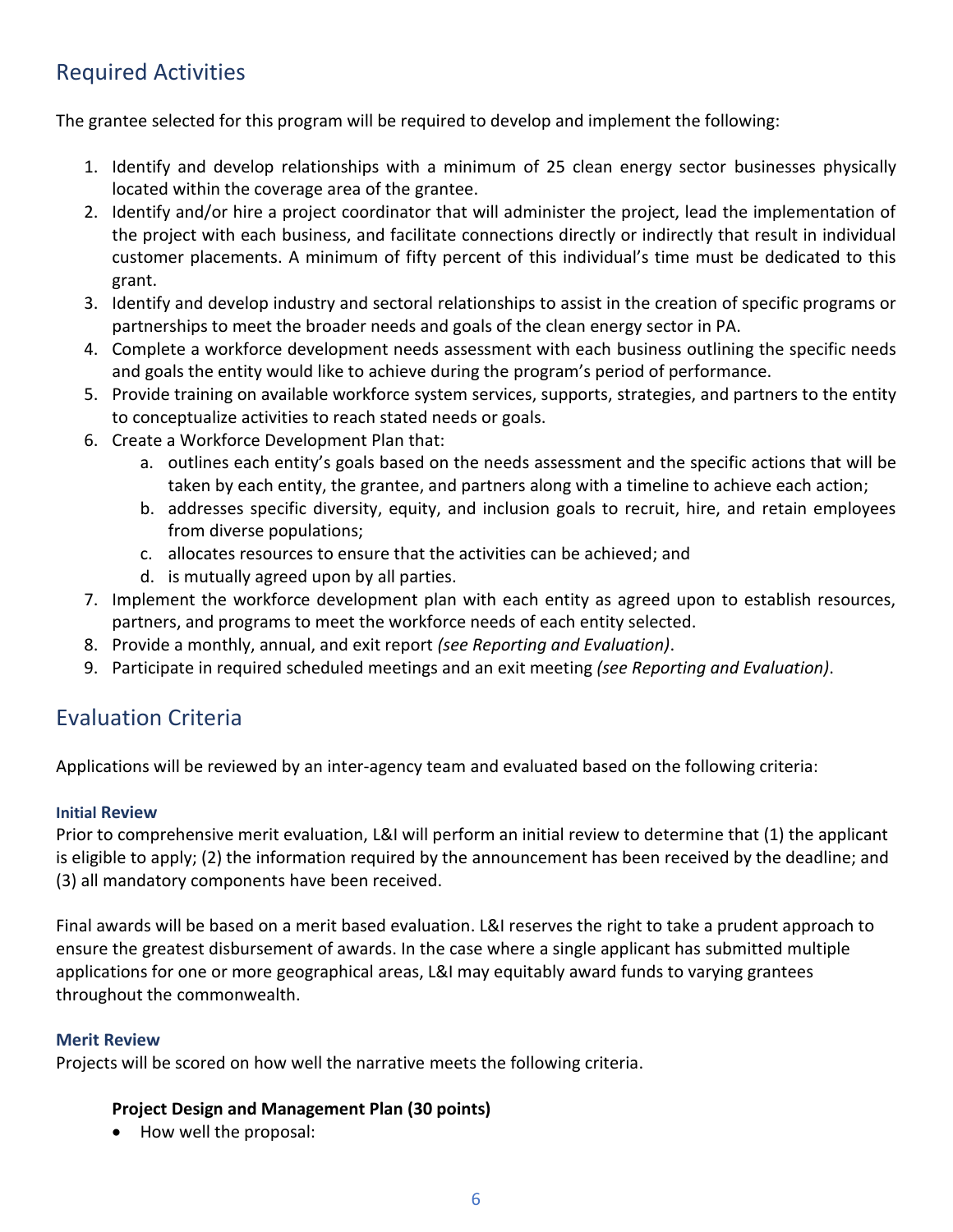- o Demonstrates with data that there are enough clean energy sector businesses to engage in the project area to meet the 25 minimal businesses served criteria;
- o Explains how the grantee will identify the specific businesses that it will engage in outreach and ensures the companies meet the definition of a clean energy employer as outlined in this proposal;
- o Explains in detail the outreach plan; and
- o Explains how the applicant will formally agree to established expectations and solidify relationships with businesses to ensure the deliverables of the project are met

#### **Performance Outputs/Outcomes (30 points)**

- Describes how the applicant will provide the capacity to meet, track, and report on the following performance metrics for at least 25 clean energy businesses:
	- o Creates a needs assessment plan with each business served
	- $\circ$  Develops a written recruitment strategy per business that directly targets unserved, underserved, minority, disabled, unemployed, and underemployed individuals
	- o Connects each business with other partners for future sustainability and growth
	- $\circ$  Reduces the number of skilled worker openings for each business served by (insert percentage) % (the applicant will propose the percentage change for this outcome)
	- $\circ$  Increases the retention of skilled workers per business served by (insert percentage) % (the applicant will propose the percentage change for this outcome)
	- $\circ$  Increases the number of applicants per business served from unserved, underserved, minority, disabled, unemployed, and underemployed individuals by (insert percentage) % (the applicant will propose the percentage change for this outcome)
	- $\circ$  Increases incumbent worker training per business served using SkillUp® PA or other methods by (insert percentage) % (the applicant will propose the percentage change for this outcome)
	- $\circ$  Assists with the implementation of one or more of the following job quality factors per business served (1) Worker voice and representation; (2) Job security; (3) Pay equity; (4) Predictable, stable scheduling and paid leave; (5) Retirement savings opportunities and health benefits; (6) Working conditions; and (7) Opportunities for advancement and skill building
	- $\circ$  Develops at least two new or reinvigorated relationships with local partner agencies to support each business served needs

#### **Grant Management (30 Points)**

- How well the proposal:
	- o Identifies the adequacy of the key personnel on the grant to foster collaboration and implement programs (identify personnel by name and qualifications)
	- o Describe the skills and abilities of the project coordinator with regards to the following:
		- Has experience effectively engaging clean energy sector or other businesses for the purposes of workforce development
		- Possesses the ability to translate program and technical information into plain language to create a workforce development plan
		- Is familiar with the Workforce Innovation and Opportunity Act (WIOA) and the Pennsylvania Workforce System
		- Can effectively and efficiently contextualize program tactics within the larger workforce-system strategy
		- Can turn deliverables around consistent with the timelines agreed upon and required by a grant announcement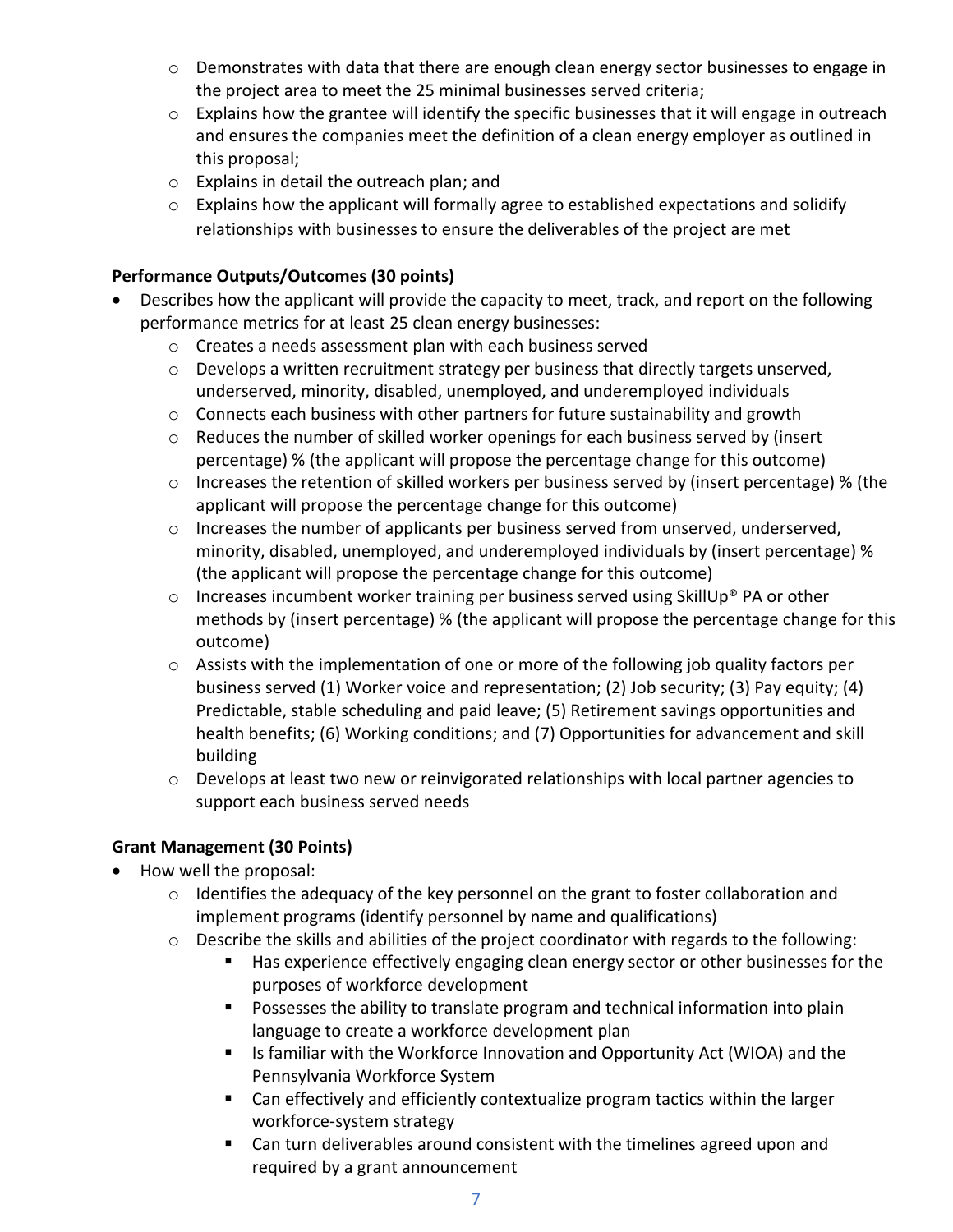- Has excellent verbal and written communication skills
- Is capable of leading meetings (online or in person)
- Has strong technology skills and is familiar with a variety of standard office tools to write, collect data, and conduct meetings

#### **Partnership (10 points)**

- How well the proposal:
	- $\circ$  Identifies key partners and additional partners as warranted. Demonstrates an effort by the lead applicant to develop strong, high quality, diverse cross-sector, equitably sourced partnerships committed to working collaboratively to implement the project. Please note: Applicants are encouraged to have multiple partners across sectors (e.g., education partners, workforce development partners, business partners, economic development partners, and community partners) that demonstrate their commitment through letters of support (three letters of support from clean energy sector businesses and three letters from local support agencies)

#### **Other (10 points)**

- If the proposal:
	- $\circ$  Proposes to serve more than 25 employers (identify the number of businesses to be served)
	- o Proposes an employer recruitment strategy focused on Minority- and Women-owned businesses

#### **Budget Form and Justification (20 points)**

- Includes the following:
	- $\circ$  A detailed line-item budget. Budgets must reflect requested and leveraged funds. See Appendix C.
	- $\circ$  A detailed budget justification reflecting requested and leveraged funds and which clearly explains how each budget line item supports the stated deliverables of the project, including a detailed breakout of quantity, cost, and narrative. State the annual salary of each staff person, the percentage of each person's time devoted to the project, the amount of each person's salary funded by the grant, and the total personnel cost for the period of performance.

# <span id="page-7-0"></span>Application Process and Submission Information

The Clean Energy Workforce Development Grant funding NGA and related materials are available on L&I's grants website: [http://www.dli.pa.gov/Businesses/Workforce-Development/grants.](http://www.dli.pa.gov/Businesses/Workforce-Development/grants)

#### <span id="page-7-1"></span>**Eligible Applicants**

Only PA LWDBs may apply for this grant opportunity.

- 1. The applicant(s) must be capable of bringing together business, education, workforce, and provider partners to achieve the overall project goals as defined by this NGA.
- 2. The applicant(s) must demonstrate the ability to coordinate, manage, and implement the design of the project; develop and implement the project budget; implement a strategy to collect, analyze, and report performance outcomes; and coordinate and evaluate the activities of the project.
- 3. The applicant(s) must be capable of monitoring and administering the fiscal components of the grant.
- 4. The applicant(s) must be capable of submitting the required reporting elements at the required intervals as required in the NGA.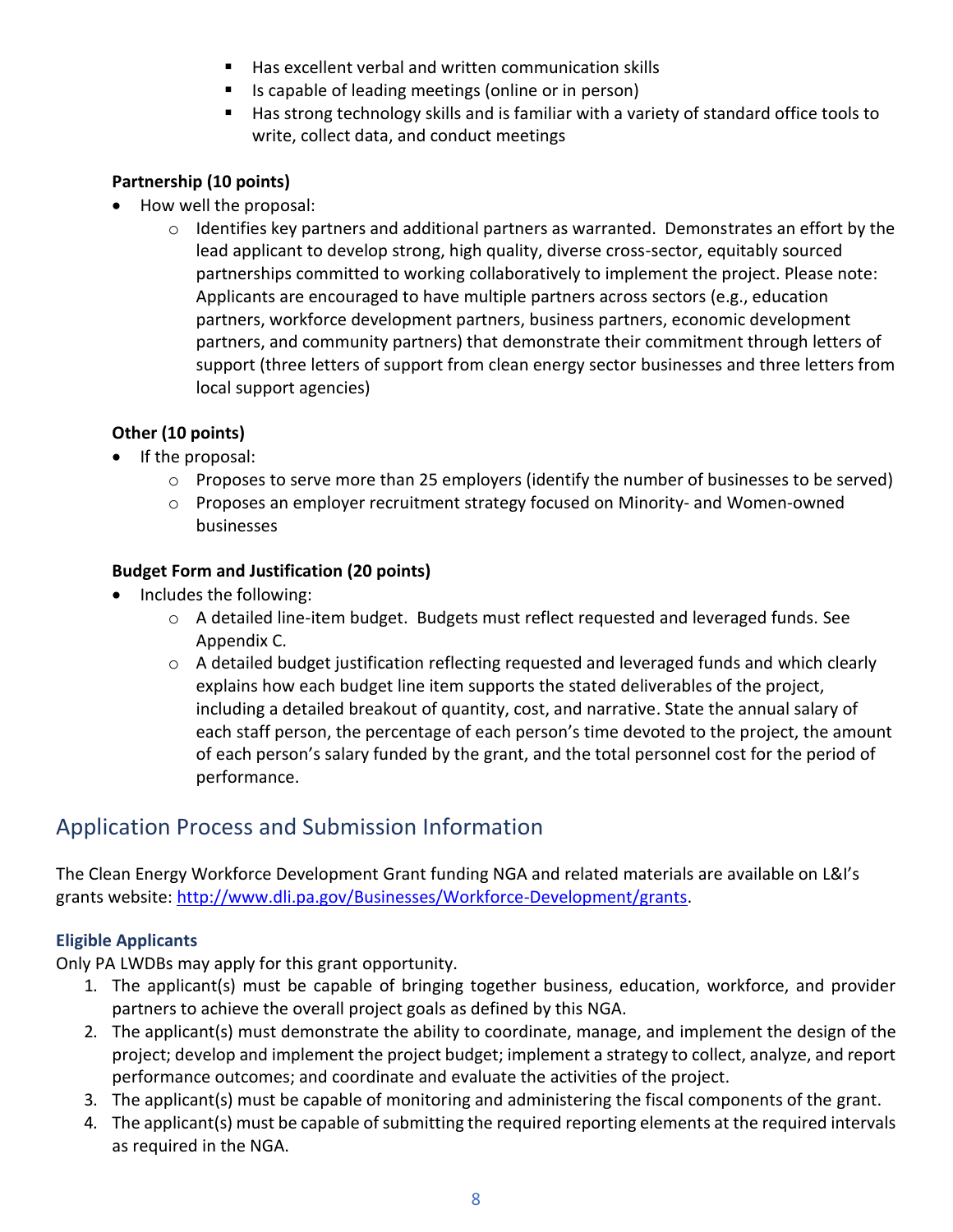#### <span id="page-8-0"></span>**Fiscal Agent**

Fiscal agents include eligible applicants as detailed above. If LWDBs apply as a region, the region must appoint a single LWDB as the lead applicant who must also act as fiscal agent. The fiscal agent will receive, manage, and disburse grant funds.

#### <span id="page-8-1"></span>**Application Submission Information**

Applications must be complete, including all required documents outlined below. An electronic copy of the application and all required components must be emailed to the grants services resource account a[t RA-LI-](mailto:RA-LI-BWDA-GS@pa.gov)[BWDA-GS@pa.gov](mailto:RA-LI-BWDA-GS@pa.gov) with the email subject: **"Clean Energy Workforce Development Grant"**. An auto-reply email will be sent from the resource account upon receipt of the application. This is validation that the application was received and should be retained. Applications must be submitted by the application deadline specified in this announcement. Incomplete applications or applications that do not meet these specifications will not be evaluated or scored.

#### <span id="page-8-2"></span>**Completed Application Documents**

Completed applications **must** include all seven (7) required documents:

1. **Application Form** (saved as a single file titled "Application Form")

The grant application form must be completed in full and submitted with the other required documents. The application form can be found at [http://www.dli.pa.gov/Businesses/Workforce-](http://www.dli.pa.gov/Businesses/Workforce-Development/grants)[Development/grants](http://www.dli.pa.gov/Businesses/Workforce-Development/grants) and is available as Appendix A.

- 2. **Project Summary Cover Page** (saved as a single file titled "Project Summary Cover Page" with a fourpage max) with the following information: The Project Summary Cover Page can be found at <http://www.dli.pa.gov/Businesses/Workforce-Development/grants> and is available as Appendix B.
	- a. Name of applicant
	- b. Name of fiscal agent
	- c. Vendor ID number (if applicable)
	- d. Project title
	- e. Project county
	- f. Project partners
	- g. Project service area local township/city/municipality, state house and senate districts to be served
	- h. Project summary
	- i. Project point of contact and contact information
- 3. **Project Narrative** (saved as a single file titled "Project Narrative" must be single spaced on 8.5" by 11" paper, with 1" margins using 11-point Calibri font and 10 pages max) with the following information:
	- a. Details answering all the merit review evaluation criteria including:
		- i. Project Design and Management Plan
		- ii. Performance Output/Outcomes
		- iii. Grant Management
		- iv. Partnership
		- v. Other (Optional)

If the narrative is more than 10 pages, evaluators will only review the first 10 pages.

4. **Budget Form** (saved as a single file titled "Budget Form") Applicants must submit a detailed budget that includes expenditures by line item broken out by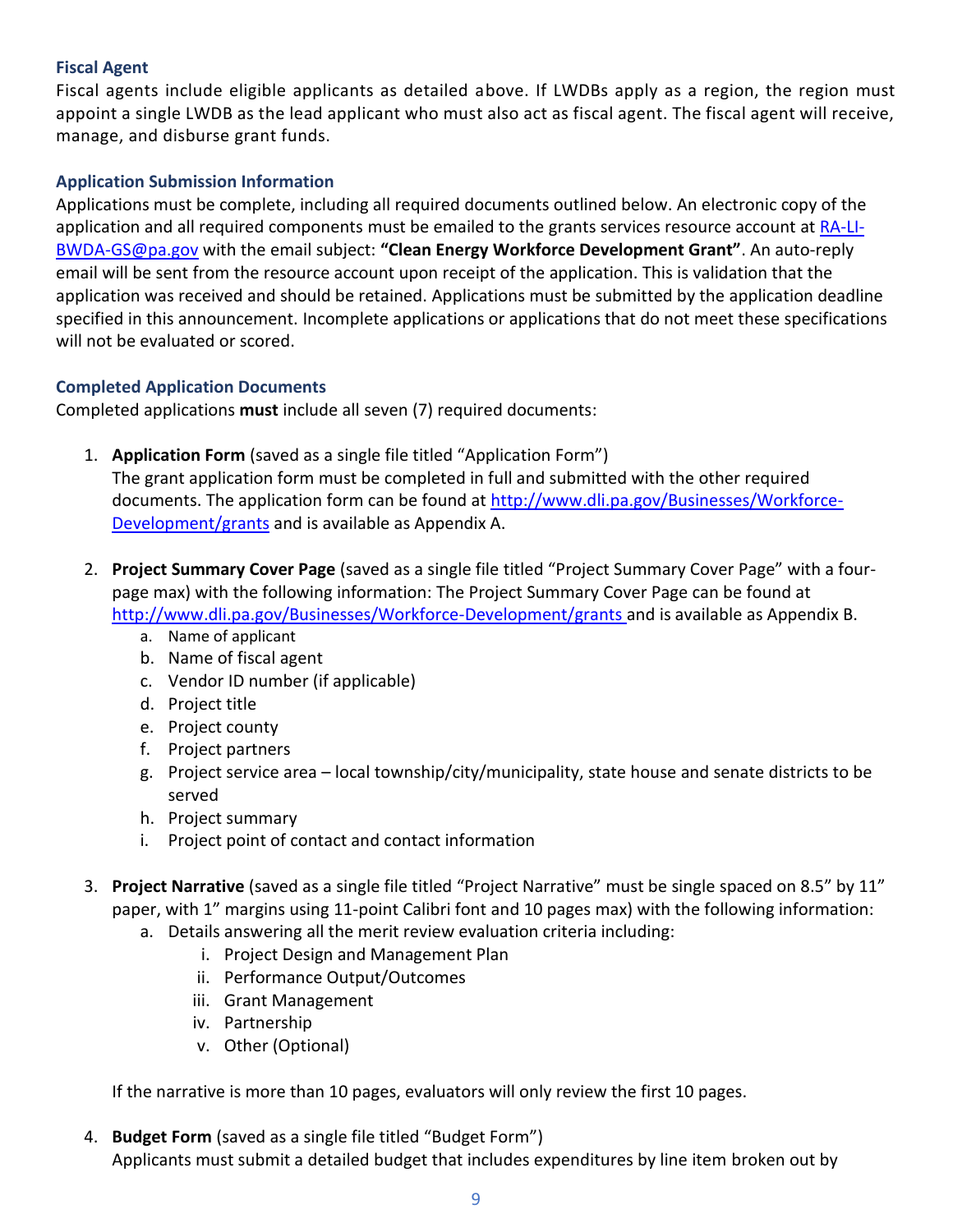requested and leveraged funds. The budget will be evaluated based on the evaluation criteria above, and in terms of cost reasonableness and the relationship to proposed activities. Budgets must be for the time-period July 1, 2022, to June 30, 2025. The budget will also become the financial basis for any grant award, including making cost reimbursement payments over the course of the project. Pennsylvania reserves the right to unilaterally modify application budgets, prior to, and/or after grant award. The Budget Form can be found at [https://www.dli.pa.gov/Businesses/Workforce-](https://www.dli.pa.gov/Businesses/Workforce-Development/grants/Documents/Digital-Literacy/Budget-Form.xlsx)[Development/grants/Documents/Digital-Literacy/Budget-Form.xlsx](https://www.dli.pa.gov/Businesses/Workforce-Development/grants/Documents/Digital-Literacy/Budget-Form.xlsx) and is available as Appendix C.

- 5. **Budget Justification** (saved as a single file titled "Budget Justification") Applicants must justify each expenditure by line item, including the costs proposed in each cost category and any other information to support the budget. The Budget Justification instructions are available as Appendix D.
- 6. **EO 2021-06 Worker Protection Certification Form** (saved as a single file titled "Worker Protection Certification Form")

Pursuant to Executive Order 2021-06, Worker Protection and Investment (October 21, 2021), contractors and grantees of the Commonwealth must certify that they are in compliance with Pennsylvania's Unemployment Compensation Law, Workers' Compensation Law, and all applicable Pennsylvania state labor and workforce safety laws. The form can be found at: <http://www.dli.pa.gov/Businesses/Workforce-Development/grants> and is available as Appendix E.

- 7. **Letters of Support** (saved as a single file titled "Letters of Support")
	- a. Include at least three (3) letters of support from clean energy sector businesses who will be participating in the grants activities
	- b. Include at least three (3) letters of support from local support agencies who will be participating in the grant activities.

### <span id="page-9-0"></span>Grant Award Details

#### <span id="page-9-1"></span>**Grant Funding**

This NGA is 100% state funded with Reemployment funding.

#### <span id="page-9-2"></span>**Estimated Funding and Award Size**

Approximately \$2,500,000 is available. Grants will be awarded and funded competitively based on the availability of funds up to \$500,000 per application.

#### <span id="page-9-3"></span>**Application Deadline**

Clean Energy Grant applications are due by March 14, 2022**,** 4:00 PM ET. Late applications will not be accepted.

#### **Application Submission**

Application packages must be submitted electronically to [RA-LI-BWDA-GS@pa.gov](mailto:RA-LI-BWDA-GS@pa.gov) by the application deadline. The subject line for your email submission must include "Clean Energy Workforce Development Grant".

#### <span id="page-9-4"></span>**Period of Performance**

The period of performance will be July 1, 2022, to June 30, 2025.

#### <span id="page-9-5"></span>**Allowable and Disallowable Costs and Expenses**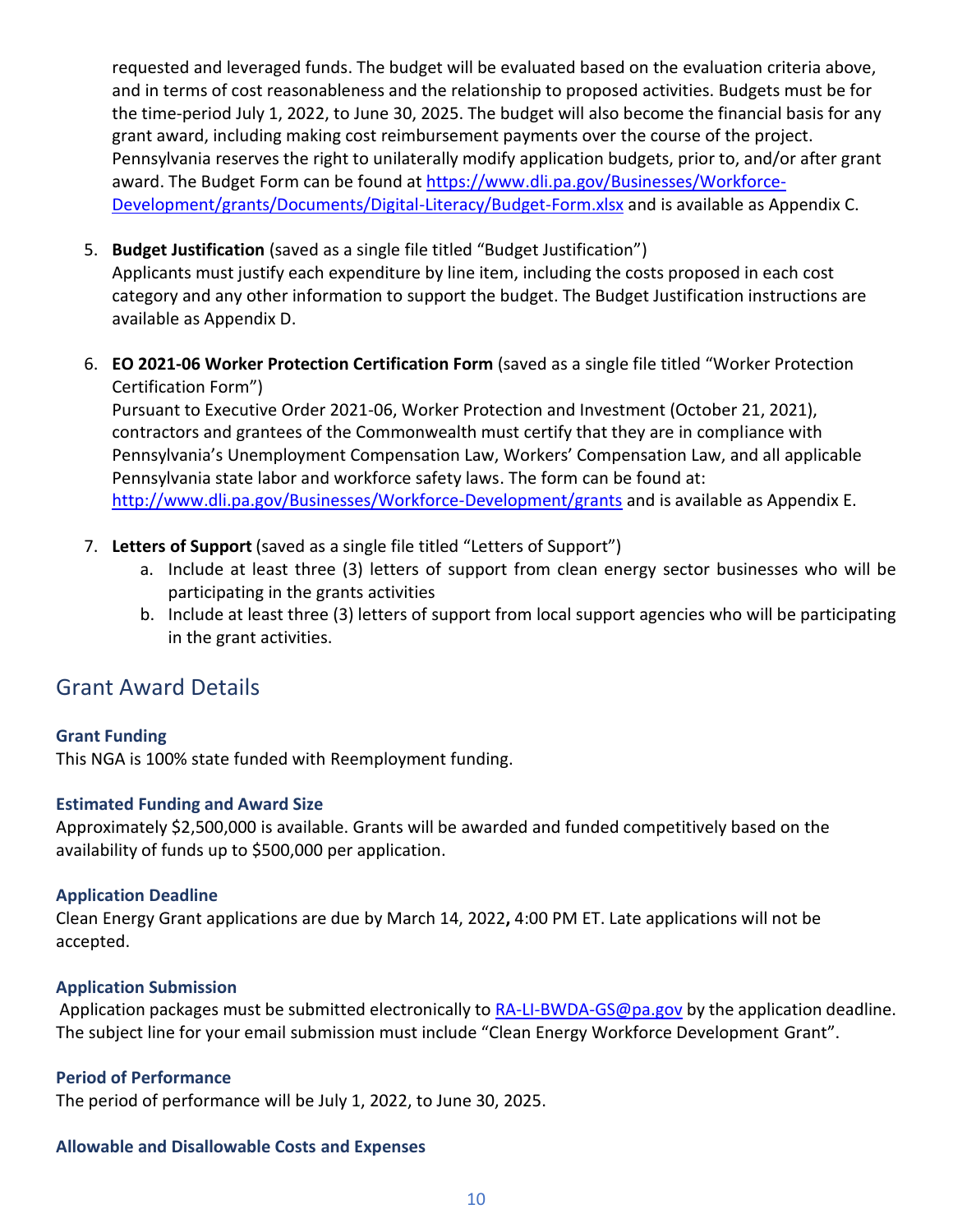Funds available through this NGA must be used to support a Clean Energy Grant initiative. Proposals should demonstrate efficient and effective use of resources.

- **Allowable Costs:** Grant funds can be utilized to support the required and optional activities as outlined in this announcement and administrative costs (admin costs must not exceed 10% of total amount requested).
- **Unallowable Costs:** Unallowable costs include pre-award costs, building construction, and procuring lobbying services and all other costs not associated with the direct performance of the award. Preaward costs are incurred at the applicant's risk. L&I will not reimburse any pre-award costs. L&I reserves the right to disallow any costs that do not align with the approved grant proposal and/or the Notice of Grant Award.

### <span id="page-10-0"></span>Grant Award Administration

#### <span id="page-10-1"></span>**Award Notices**

Applicants will be notified in writing within 30 days of the award determination.

#### **Grant Agreements/Other**

Awardees are required to enter into a workforce grant agreement with L&I. L&I reserves the right to seek repayment of funds if it is determined that funds were not utilized for the original stated and approved purpose.

L&I also reserves the right to award grants ensuring program diversity and alignment with other public funding and/or initiatives. L&I reserves the right to take a prudent approach and diversify awards should more than one application be submitted by the same applicant. L&I reserves the right to request additional information or modifications to applications for any reason deemed necessary. L&I shall notify all applicants whose applications are not accepted for funding under this NGA.

L&I may enter into discussions with a selected applicant for any reason deemed necessary, including but not limited to: (1) the budget is not appropriate or reasonable; (2) only a portion of the application is selected for award; (3) L&I needs additional or clarifying information; or (4) special terms and conditions are required. Failure to satisfactorily resolve the issues identified by L&I within a specific period determined by L&I may preclude award to the applicant.

L&I reserves the right, without qualification, to reject any or all applications received in response to this announcement and to select any application, in whole or in part, as a basis for negotiation and/or award. L&I reserves the right to award grants on a conditional basis if there are concerns surrounding one or more sections of the application(s). In the instance that a conditional award is made, the applicant is responsible to take immediate and appropriate action to remedy the area of concern in accordance with L&I's guidance.

The L&I contracting officer is the only individual who can make awards or commit Pennsylvania to the expenditure of public funds. A commitment by other than the contracting officer, either explicit or implied, is invalid.

L&I reserves the right to de-obligate funds for those projects that show minimal expenditure or obligation. Any funds not committed may be reallocated to other projects awarded under this NGA.

#### <span id="page-10-2"></span>**Reporting and Evaluation**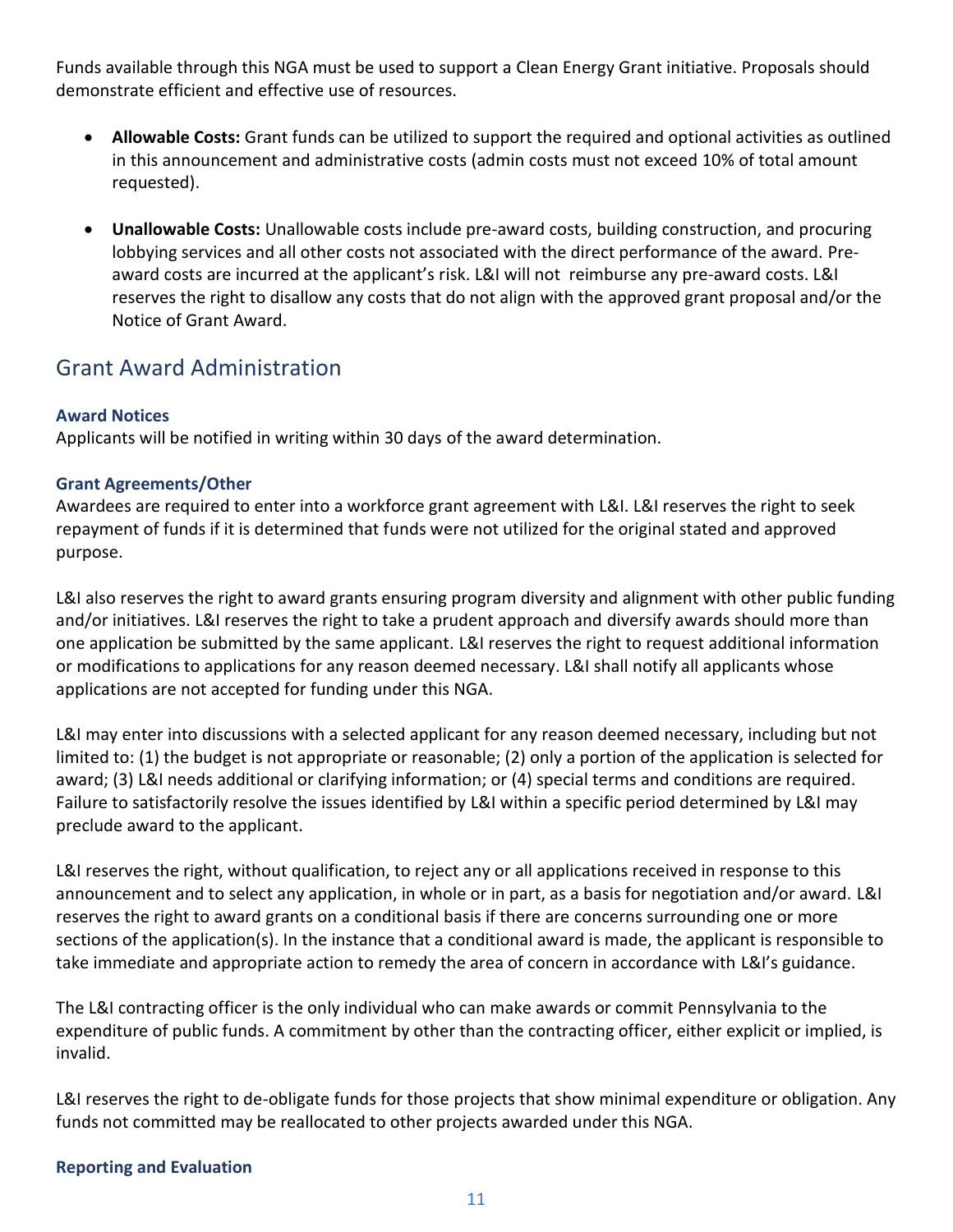Grantees will be required to submit program reports monthly, annually, and upon conclusion of the funded project to L&I. All required forms will be provided by L&I and will be outlined in the award package. Grantees will be required to submit fiscal status reports monthly through CWDS. All close-out final reports are to be submitted within 60 days of the period of performance end date. In addition to report submissions, awardees are required to participate in routine calls with L&I staff, unless otherwise determined, to identify grant progression, share best practices and receive technical support. Additional information will be provided upon award selection. Grantees may be required to participate in a third-party evaluation.

Grantees may be required to collect and maintain Personally Identifiable Information (PII). Grantees must ensure PII is sufficiently protected, follow their existing agency data protection internal controls for handling and storing data, and will transfer required data to BWDA in accordance with the Commonwealth's Information Technology Policy No. ITP-SEC025, *[Proper Use and Disclosure of Personally Identifiable](https://www.oa.pa.gov/Policies/Documents/itp_sec025.pdf)  [Information \(PII\).](https://www.oa.pa.gov/Policies/Documents/itp_sec025.pdf)*

#### <span id="page-11-0"></span>**Questions/Agency Contacts**

Questions regarding the content of this NGA must be submitted in writing to [RA-LI-BWDA-GS@pa.gov.](mailto:RA-LI-BWDA-GS@pa.gov)

#### <span id="page-11-1"></span>**Further Information**

[Pennsylvania Clean Energy Industry Workforce Development Needs Assessment](https://files.dep.state.pa.us/Energy/Office%20of%20Energy%20and%20Technology/OETDPortalFiles/2021CleanEnergyGapAnalysis/PA_2021_Clean_Energy_Gap_Analysis_Report.pdf) and GAP Analysis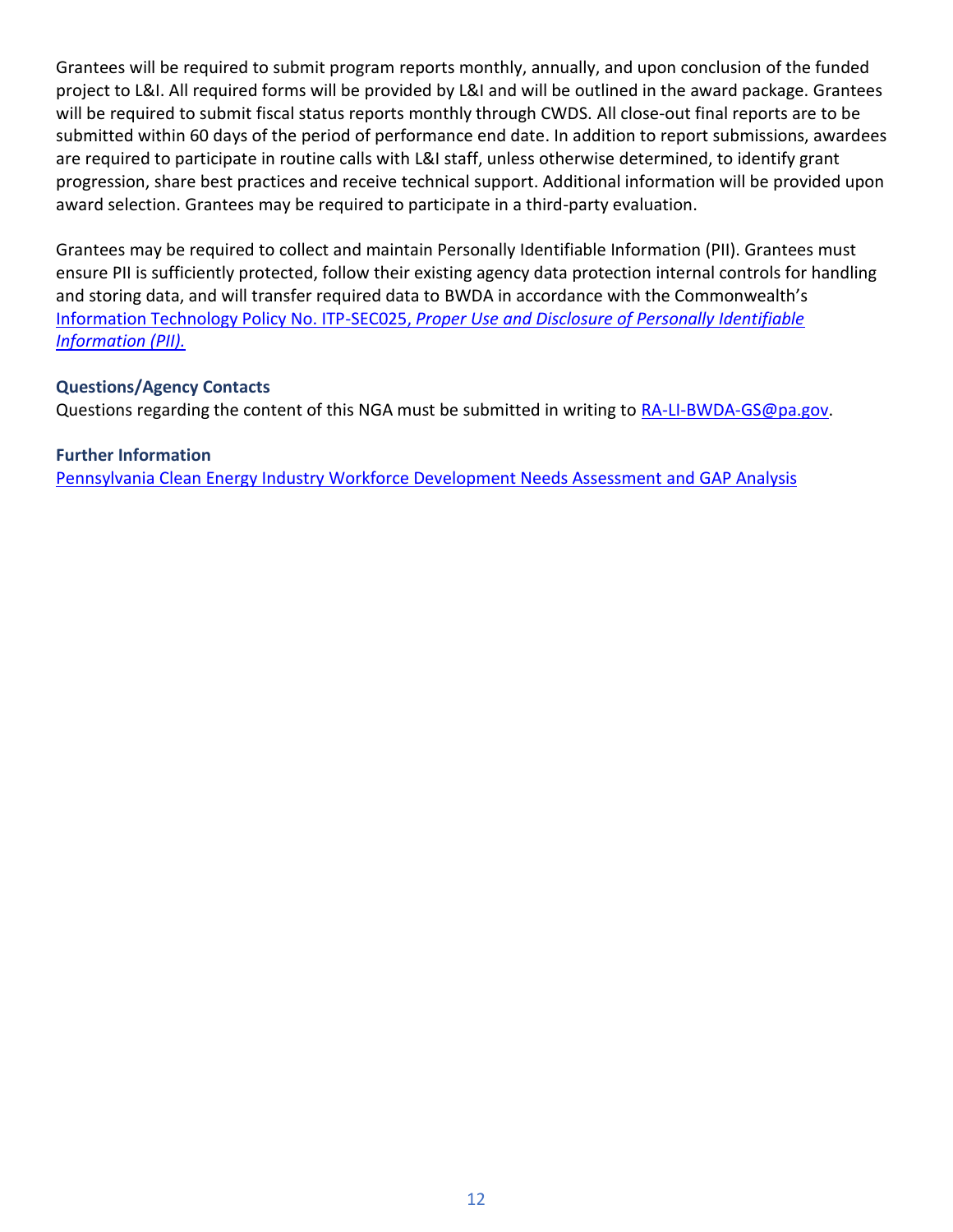# **Appendix A: Application Form**

### Application Form

| <b>Type of Submission:</b>                                                                                                                                                                                                                                                                 | Choose an item.                                                                                            |                                                                                                                                                                                                                                                                                                                                                                                                                                                    | <b>Type of Project:</b> | Choose an item.                  |                                                                               | <b>Applicant Type:</b>                                                                                                                                                                                                                                                                                                                                                    |    |                 | Choose an item.                 |                                                                               |
|--------------------------------------------------------------------------------------------------------------------------------------------------------------------------------------------------------------------------------------------------------------------------------------------|------------------------------------------------------------------------------------------------------------|----------------------------------------------------------------------------------------------------------------------------------------------------------------------------------------------------------------------------------------------------------------------------------------------------------------------------------------------------------------------------------------------------------------------------------------------------|-------------------------|----------------------------------|-------------------------------------------------------------------------------|---------------------------------------------------------------------------------------------------------------------------------------------------------------------------------------------------------------------------------------------------------------------------------------------------------------------------------------------------------------------------|----|-----------------|---------------------------------|-------------------------------------------------------------------------------|
| Choose an item.<br><b>Local Workforce Development Board:</b>                                                                                                                                                                                                                               |                                                                                                            |                                                                                                                                                                                                                                                                                                                                                                                                                                                    |                         |                                  |                                                                               |                                                                                                                                                                                                                                                                                                                                                                           |    |                 |                                 |                                                                               |
| <b>Grant / Project Title:</b><br>Click or tap here to enter text.                                                                                                                                                                                                                          |                                                                                                            |                                                                                                                                                                                                                                                                                                                                                                                                                                                    |                         |                                  |                                                                               |                                                                                                                                                                                                                                                                                                                                                                           |    |                 |                                 |                                                                               |
| Click or tap here to enter text.<br><b>Targeted Industry Cluster:</b><br>Sub-Cluster:                                                                                                                                                                                                      |                                                                                                            |                                                                                                                                                                                                                                                                                                                                                                                                                                                    |                         | Click or tap here to enter text. |                                                                               |                                                                                                                                                                                                                                                                                                                                                                           |    |                 |                                 |                                                                               |
| Counties served by this grant:                                                                                                                                                                                                                                                             |                                                                                                            |                                                                                                                                                                                                                                                                                                                                                                                                                                                    |                         |                                  |                                                                               |                                                                                                                                                                                                                                                                                                                                                                           |    |                 |                                 |                                                                               |
| Adams<br>$\Box$<br>$\Box$<br>Allegheny<br>$\Box$<br>Armstrong<br>$\Box$<br>Beaver<br>Bedford<br>□<br><b>Berks</b><br>□<br>Blair<br>□<br><b>Bradford</b><br>□<br><b>Bucks</b><br>□<br><b>Butler</b><br>□<br>Cambria<br>□<br>□<br>Cameron<br>□<br>Carbon<br>$\Box$<br>Centre<br>□<br>Chester | $\Box$<br>□<br>$\Box$<br>□<br>□<br>□<br>$\Box$<br>□<br>□<br>□<br>$\Box$<br>$\Box$<br>□<br>□<br>□<br>Greene | Clarion<br>Huntingdon<br>□<br>Clearfield<br>Indiana<br>$\Box$<br>Jefferson<br>Clinton<br>$\Box$<br>Columbia<br>Juniata<br>$\Box$<br>Crawford<br>Lackawanna<br>$\Box$<br>Cumberland<br>Lancaster<br>$\Box$<br>Dauphin<br>$\Box$<br>Lawrence<br>Delaware<br>Lebanon<br>$\Box$<br>Elk<br>Lehigh<br>$\Box$<br>Erie<br>□<br>Luzerne<br>Fayette<br>Lycoming<br>$\Box$<br>Forest<br>McKean<br>□<br>Franklin<br>$\Box$<br>Mercer<br>Mifflin<br>Fulton<br>□ |                         |                                  | $\Box$<br>□<br>□<br>□<br>$\Box$<br>$\Box$<br>$\Box$<br>$\Box$<br>$\Box$ Union | □ Venango<br>Montgomery<br>$\square$ Warren<br>Montour<br>Northampton<br>$\Box$ Washington<br>Northumberland<br>$\square$ Wayne<br>□ Westmoreland<br>Perry<br>Philadelphia<br>$\Box$ Wyoming<br>Pike<br>$\Box$ York<br>Potter<br>$\Box$ Statewide<br>$\Box$ Schuylkill<br>$\Box$ Snyder<br>$\Box$ Somerset<br>$\square$ Sullivan<br>$\square$ Susquehanna<br>$\Box$ Tioga |    |                 |                                 |                                                                               |
| Local Workforce Development Areas (LWDA) affected by this grant:                                                                                                                                                                                                                           |                                                                                                            |                                                                                                                                                                                                                                                                                                                                                                                                                                                    | □                       | Monroe                           |                                                                               |                                                                                                                                                                                                                                                                                                                                                                           |    |                 |                                 |                                                                               |
| Allegheny<br>$\Box$                                                                                                                                                                                                                                                                        | $\Box$                                                                                                     | Lackawanna                                                                                                                                                                                                                                                                                                                                                                                                                                         |                         |                                  | □                                                                             | Pittsburgh                                                                                                                                                                                                                                                                                                                                                                |    |                 | $\Box$                          | <b>West Central</b>                                                           |
| <b>Berks</b><br>$\Box$<br>$\Box$<br><b>Bucks</b><br>Chester<br>$\Box$<br>$\Box$<br>Delaware<br>Westmoreland-Fayette<br>$\Box$                                                                                                                                                              | $\Box$<br>$\Box$<br>$\Box$<br>$\Box$<br>$\Box$                                                             | Lancaster<br>Lehigh Valley<br>Montgomery<br>Philadelphia                                                                                                                                                                                                                                                                                                                                                                                           | Luzerne-Schuylkill      |                                  | □<br>$\Box$<br>□<br>□<br>□                                                    | Southern Alleghenies<br><b>Tri-County</b><br>North Central<br>Northern Tier<br>Poconos                                                                                                                                                                                                                                                                                    |    |                 | □<br>$\Box$<br>$\Box$<br>□<br>□ | Southwest Corner<br>Northwest<br>Central<br>South Central<br><b>Statewide</b> |
| Is your business a Pennsylvania Qualified Small Business as described in 4 Pa. Code 2.32?                                                                                                                                                                                                  |                                                                                                            |                                                                                                                                                                                                                                                                                                                                                                                                                                                    |                         |                                  |                                                                               |                                                                                                                                                                                                                                                                                                                                                                           |    | Choose an item. |                                 |                                                                               |
| <b>Applicant Information</b>                                                                                                                                                                                                                                                               |                                                                                                            |                                                                                                                                                                                                                                                                                                                                                                                                                                                    |                         |                                  |                                                                               |                                                                                                                                                                                                                                                                                                                                                                           |    |                 |                                 |                                                                               |
| Name Address<br>1                                                                                                                                                                                                                                                                          |                                                                                                            |                                                                                                                                                                                                                                                                                                                                                                                                                                                    |                         |                                  |                                                                               |                                                                                                                                                                                                                                                                                                                                                                           |    |                 |                                 |                                                                               |
| Address 2                                                                                                                                                                                                                                                                                  |                                                                                                            |                                                                                                                                                                                                                                                                                                                                                                                                                                                    |                         |                                  |                                                                               |                                                                                                                                                                                                                                                                                                                                                                           | PΑ |                 |                                 | ZIP Code                                                                      |
| City<br>Name and contact information of primary person to be contacted on matters involving this application                                                                                                                                                                               |                                                                                                            |                                                                                                                                                                                                                                                                                                                                                                                                                                                    |                         |                                  |                                                                               |                                                                                                                                                                                                                                                                                                                                                                           |    |                 |                                 |                                                                               |
| <b>First Name</b>                                                                                                                                                                                                                                                                          | Last Name                                                                                                  |                                                                                                                                                                                                                                                                                                                                                                                                                                                    |                         |                                  | Phone                                                                         |                                                                                                                                                                                                                                                                                                                                                                           |    |                 |                                 |                                                                               |
|                                                                                                                                                                                                                                                                                            | Title<br>Email<br>Labor & Industry: \$<br><b>Matching Funds:</b><br>Funding proposal request (\$):         |                                                                                                                                                                                                                                                                                                                                                                                                                                                    |                         |                                  |                                                                               | \$                                                                                                                                                                                                                                                                                                                                                                        |    |                 |                                 |                                                                               |
| Authorized representative printed name:<br>Name                                                                                                                                                                                                                                            |                                                                                                            |                                                                                                                                                                                                                                                                                                                                                                                                                                                    |                         |                                  |                                                                               |                                                                                                                                                                                                                                                                                                                                                                           |    |                 |                                 |                                                                               |
|                                                                                                                                                                                                                                                                                            |                                                                                                            |                                                                                                                                                                                                                                                                                                                                                                                                                                                    |                         |                                  |                                                                               |                                                                                                                                                                                                                                                                                                                                                                           |    |                 |                                 |                                                                               |

**Authorized representative signature/date:**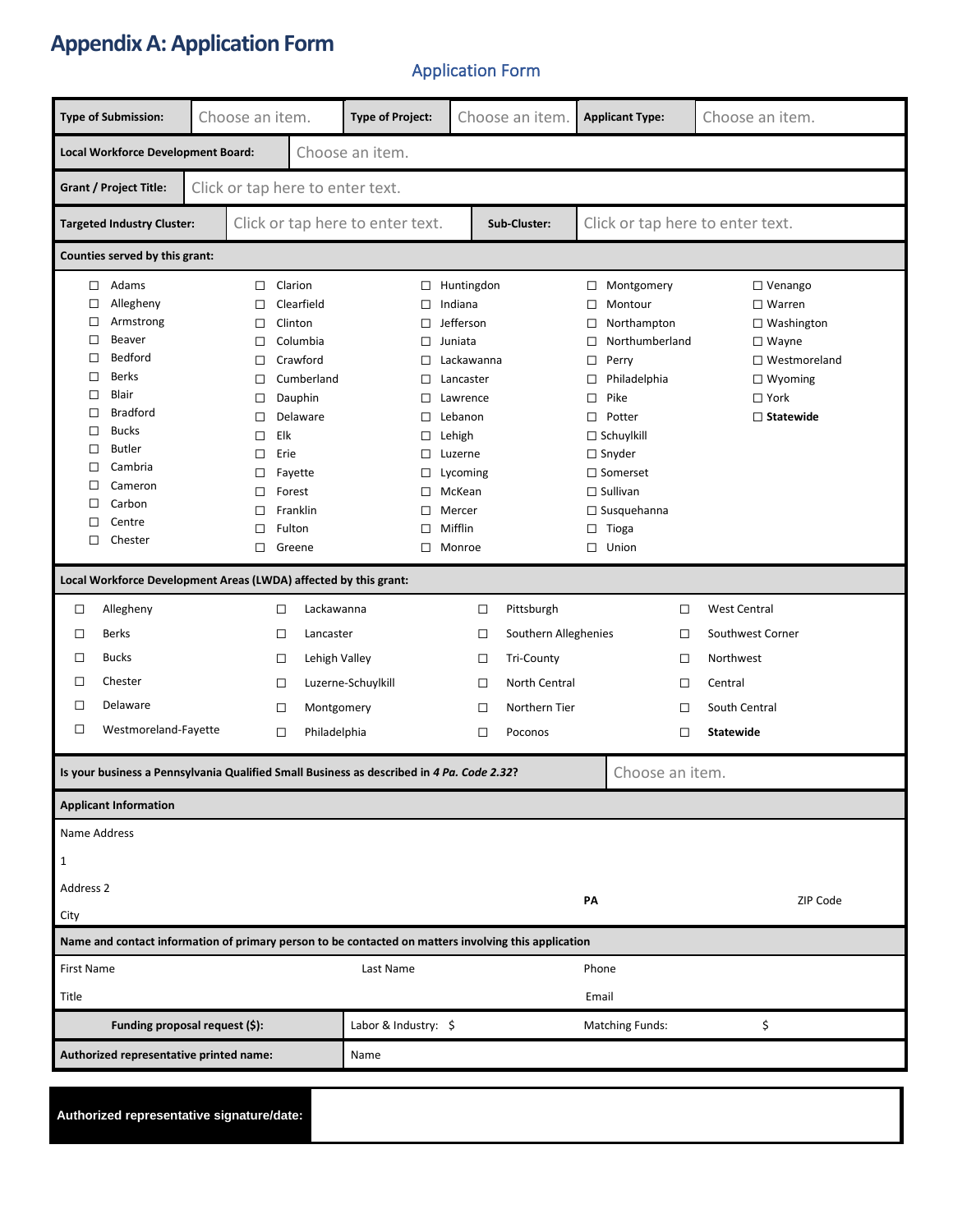#### Application Instructions

#### **Labor & Industry (L&I) Workforce Development Grant**

- 1. **Type of submission**: Indicate whether this is a new request for funds for a new project or if this is a continuation of a project that was previously funded.
- 2. **Type of project**: Indicate whether this grant is for training or services.
- 3. **Applicant**: Select Applicant type from drop down menu.
- 4. **Local workforce development board (LWDB)**: Select the name of the LWDB with whomthis project will be affiliated from the drop-down menu.
- 5. **Grant/Project title**: Enter the name of the project.
- 6. **Target industry cluster/Sub cluster**: Enter the name of the industry cluster and, if applicable, the sub-cluster.
- 7. **Counties served:** Include all counties that will be served by the grant.
- 8. **LWDAs affected:** List all LWDAs involved in the grant.
- 9. **Small Business:** Select whether your business is a Pennsylvania Qualified Small Business.
- 10. **Applicant Information**: Enter the applicant's name and address.
- 11. **Contact Information:** Enter contact information.
- 12. **Funding Proposal Requests**: Enter the amount requested for the project and include the amount of matching funds (if applicable).
- 13. **Authorized representative**: Enter the name of the authorized representative. Sign and date the form.

**Please use the electronic, accessible version of the application form, available at <https://www.dli.pa.gov/Businesses/Workforce-Development/grants/Pages/default.aspx>**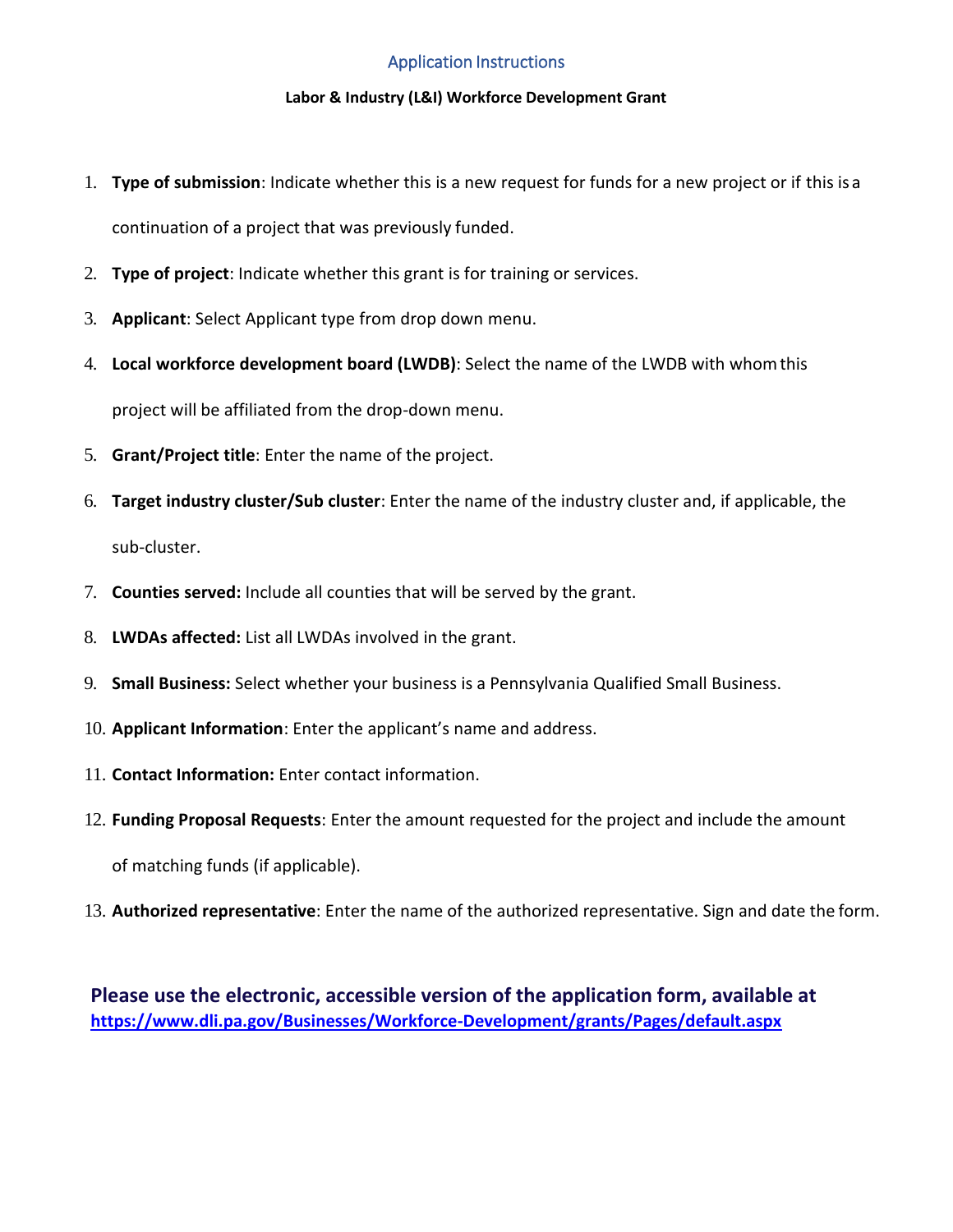# **AppendixB:ProjectSummaryCoverPage**

Clean Energy Workforce Development Grant

Summary Cover Page

Name of Applicant:

Name of Fiscal Agent:

Vendor ID Number (if applicable):

Project Title:

Project County:

Project Partners:

Project Service Area - local township/city/municipality, and State House and Senate legislative districts to be served:

Project summary:

Project point of contact and contact information: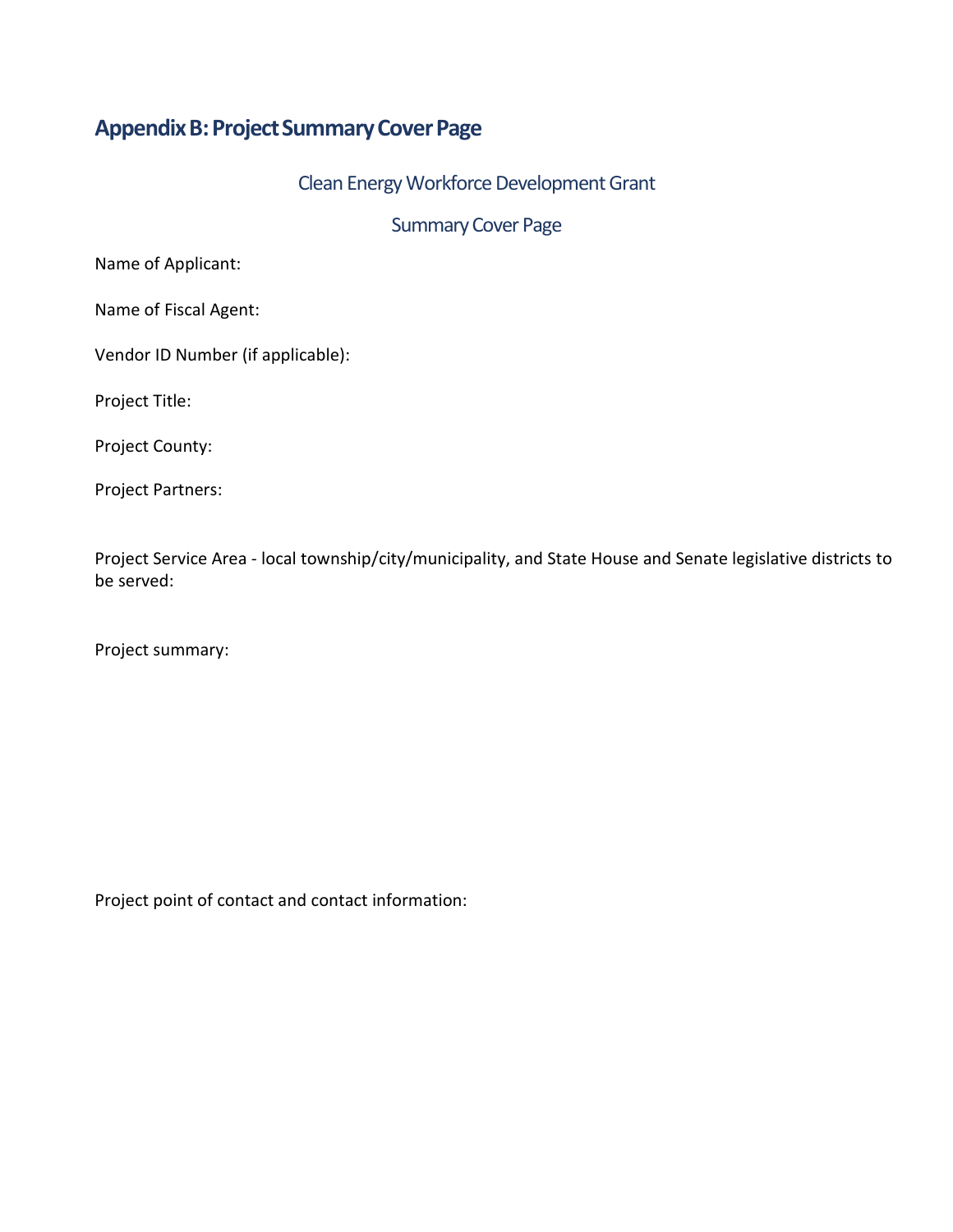# **Appendix C: Budget Form**

**Overall**  Program Total<br>
<u>\$</u>

|                                         |                                                              | <b>Requested</b> | Leveraged |
|-----------------------------------------|--------------------------------------------------------------|------------------|-----------|
| <b>ADMINISTRATION</b>                   |                                                              |                  |           |
|                                         | Admin Staff Salaries & Fringe Benefits                       |                  |           |
|                                         | Operational Expenses (e.g., travel, postage, printing, etc.) |                  |           |
| <b>CAREER &amp; SUPPORTIVE SERVICES</b> |                                                              |                  |           |
|                                         | Program Staff Salaries & Fringe Benefits                     |                  |           |
|                                         | Operational Expenses (e.g., travel, postage, printing, etc.) |                  |           |
|                                         | Other Program Expenses                                       |                  |           |
|                                         | <b>Supportive Service Funds</b>                              |                  |           |
| <b>TRAINING</b>                         |                                                              |                  |           |
|                                         | <b>Other Training Expenses</b>                               |                  |           |
| <b>TOTAL</b><br><b>BUDGET</b>           |                                                              |                  |           |

**FUNDING AVAILABLE \$**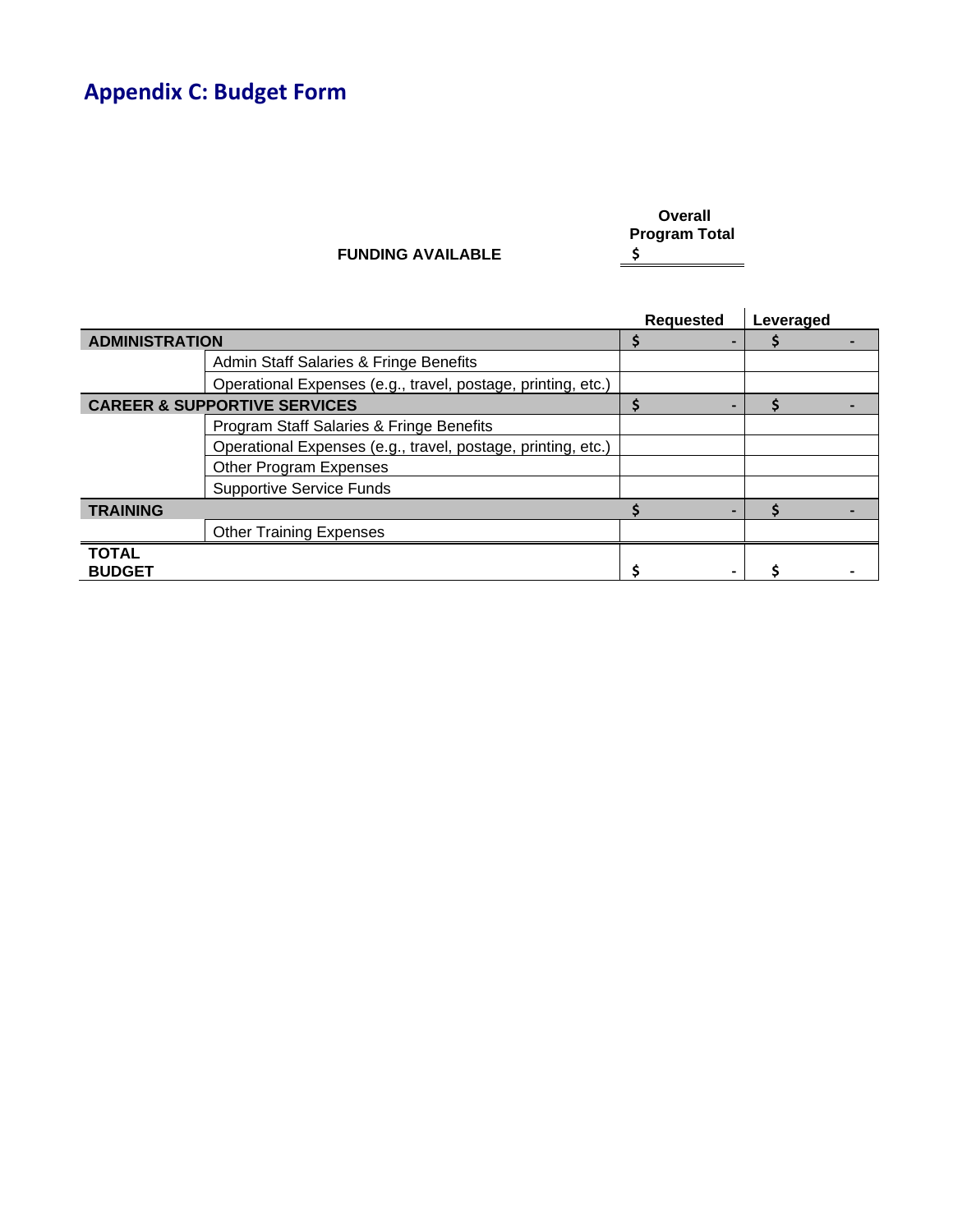# **Appendix D: Budget Justification**

General Instructions for the Completion of a Budget Justification

The budget justification must include the following information:

- Each line item on the Budget Form must be explained, and the cost provided for each. Each line item on the Budget Form pertains to projected costs.
- The total for each line item on the Budget Justification must match the total for each line item on the Budget Form.
- Administrative Costs cannot exceed 10 percent of the requested funding.
- 1. **Staff salaries**  List all staff positions by title. State the annual salary of each person, the percentage of each person's time devoted to the project, the amount of each person's salary funded by the grant, and the total personnel cost for the period of performance. Be sure to breakout administrative and program salaries.
- 2. **Fringe benefits**  Provide the overall fringe benefit percentage which reflects the recipient's organizational fringe, and list the components included, such as health insurance, FICA, retirement, etc. Provide the fringe benefit calculation for each staff position listed under the salary line item. Be sure to breakout administrative and program fringe.
- 3. **Operational expenses**  List each item in sufficient detail for the grantor to determine whether the costs are reasonable or allowable (rent, utilities, printing, postage, supplies, staff travel,etc.).
- 4. **Other program expenses** List each item in sufficient detail for the grantor to determine whether the costs are reasonable or allowable. Costs included under *Other*  should not fit into any other line-item category.

**Note:** If including equipment, be sure to identify each item of equipment to be purchased which has an estimated acquisition cost of \$5,000 or more per unit and a useful lifetime of more than one year. List the quantity and unit cost per item. Items with a unit cost of less than \$5,000 are supplies.

- 5. **Supportive services**  List types of supportive services for participants (uniforms, transportation, tools, test fees, etc.)
- 6. **Training**  Breakout Training costs into the budget category. List each item in sufficient detail for the grantor to determine whether the costs are reasonable or allowable. Be sure to include number of participants for each line item.

For example, Classroom Training Expenditures – 15 people \* \$150 Forklift Training= \$2,250.00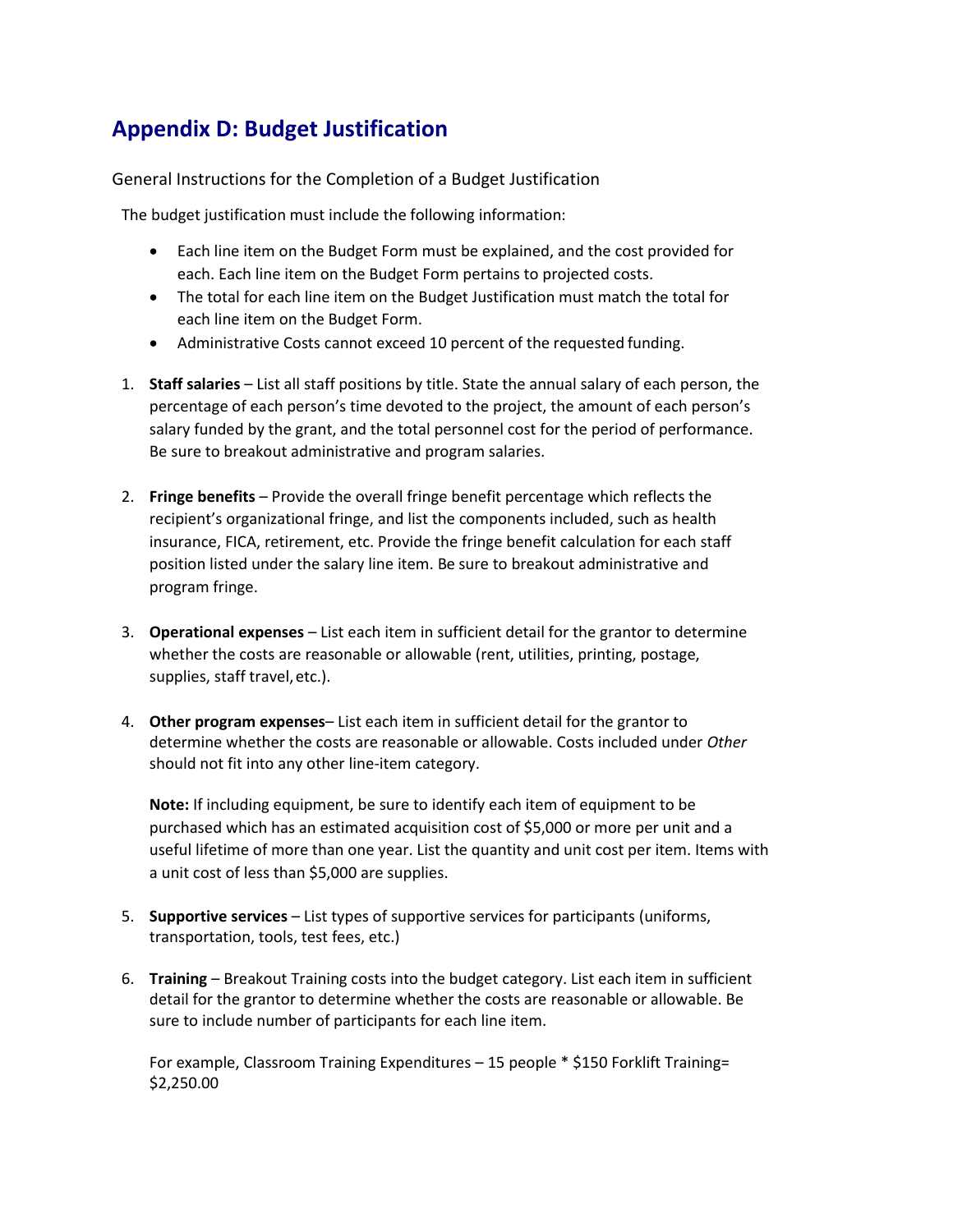# **Appendix E: EO 2021-06 Worker Protection Certification Form**

- A. Pursuant to Executive Order 2021-06, *Worker Protection and Investment* (October 21, 2021), the Commonwealth is responsible for ensuring that every worker in Pennsylvania has a safe and healthy work environment and the protections afforded them through labor laws. To that end, contractors and grantees of the Commonwealth must certify that they are in compliance with Pennsylvania's Unemployment Compensation Law, Workers' Compensation Law, and all applicable Pennsylvania state labor and workforce safety laws including, but not limited to:
	- 1. Construction Workplace Misclassification Act
	- 2. Employment of Minors Child Labor Act
	- 3. Minimum Wage Act
	- 4. Prevailing Wage Act
	- 5. Equal Pay Law
	- 6. Employer to Pay Employment Medical Examination Fee Act
	- 7. Seasonal Farm Labor Act
	- 8. Wage Payment and Collection Law
	- 9. Industrial Homework Law
	- 10. Construction Industry Employee Verification Act
	- 11. Act 102: Prohibition on Excessive Overtime in Healthcare
	- 12. Apprenticeship and Training Act
	- 13. Inspection of Employment Records Law
- B. Pennsylvania law establishes penalties for providing false certifications, including contract termination; and three-year ineligibility to bid on contracts under 62 Pa. C.S. § 531 (Debarment or suspension).

#### **CERTIFICATION**

I, the official named below, certify I am duly authorized to execute this certification on behalf of the contractor/grantee identified below, and certify that the contractor/grantee identified below is compliant with applicable Pennsylvania state labor and workplace safety laws, including, but not limited to, those listed in Paragraph A, above. I understand that I must report any change in the contractor/grantee's compliance status to the Purchasing Agency immediately. I further confirm and understand that this Certification is subject to the provisions and penalties of 18 Pa. C.S. § 4904 (Unsworn falsification to authorities).

| Signature             | <b>Date</b> |
|-----------------------|-------------|
|                       |             |
| <b>Name (Printed)</b> |             |
|                       |             |